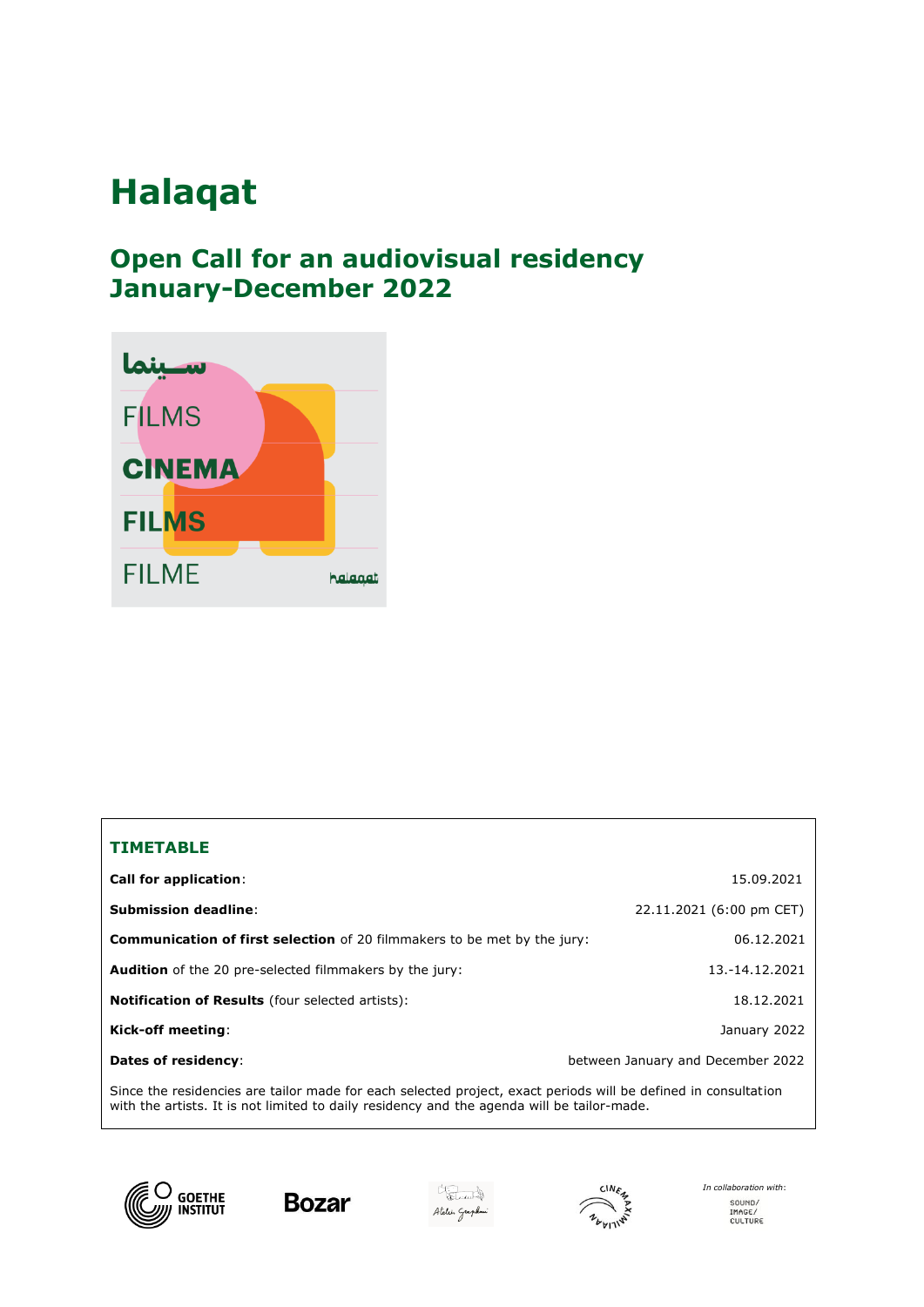معهد جونه ومعهد بوزار – مركز الظون الجملِلة في بروكسل بالتعاون مم شركة Atelier Graphoui ، ومسرح Cinemaximiliaan، ومجموعةSound Image Cultureواختصار ها(SIC) ، يبدأون برنامج إقامة فنية سمعية بصرية لعام 2022، ويبحثون عن أربعة صانعي أفلام محترفين ناشئين ومتحسين من عرب المهجر المقوميين في بلجيكا للالتقاء وتبادل الأفكار وإنتاج فيلم وتاثقي فردي قصير في بلجيكا خلال عام 2022، ومن بين السكان الأريعة المختارين، سيتم تقديم اتنين منهم إلى مسرح Cinemaximiliaanوسلِلَم لَقديم الأخرين إلى سُركة Atelier Graphoui ، وفقًا لملفهم السّخصـي ومسّروعهم. يعد هذا البرنامج جزءًا من مشروع "حلقات" الذي ينظمه معهد جوته بالإسّلراك مع معهد بوزار – بالتعاون مع مركز الفنون الجميلة في بروكسل ويتمويل مشترك من قبل الاتحاد الأوروبي.

## **ABOUT THE RESIDENCY**

**The Goethe-Institut and Bozar – Centre for Fine Arts Brussels together with Atelier Graphoui, Cinemaximiliaan and Sound Image Culture - SIC** start an audiovisual residency programme in 2022 in the framework of the project [Halaqat.](http://www.goethe.de/belgium/halaqat)

- We are looking for **four motivated filmmakers from the Arab diaspora based in Belgium** to produce their own short documentary film in Belgium during 2022. Two residents will be connected to Cinemaximiliaan and two will be connected to Atelier Graphoui, according to their profile and project.
- All four residents will have two collective feedback- days with SIC and can take part in its masterclasses.
- Each film will get a total budget of 2000€ for production and post-production, access to the facilities of the hosting organisations and tailor-made mentorship.
- A per diem is provided by the Goethe institute for expenses during the resident (eligible expenses are limited to lodging, food and local transport).
- Residents can work on their project from January until December of 2022. Each Resident will have a personalized workschedule based on their needs and available time
- Residents can submit a concept they want to elaborate during the residency or a pitch for a film. The general leitmotiv of the films will be "Politics of Spaces and Bodies".
- Location: Brussels (Belgium) Atelier Graphoui and Cinemamaximiliaan will host and support each two of the selected projects.
- Showcase (work in progress or finalised film): Fall 2022 at Bozar Centre for Fine Arts Brussels.

### **ARE YOU ELIGIBLE FOR THIS PROJECT?**

If you are

- an emerging filmmaker or audiovisual artist.
- NOT enrolled in a full time or part time educational programme or school in areas such as art, cinema, journalism, etc
- Linked to or part of the Arab diaspora.
- Residing in Belgium at the moment of application.
- Willing to be in Brussels for fixed moments of exchange workshops, showcase of work in progress at Bozar (dates to be confirmed after selection procedure).
- Willing to attend open sessions of SIC Sound Image Culture (moments of exchange and dialogue)
- You can communicate in English (Basic)

Then you are eligible for this project.

We highly encourage applicants from vulnerable backgrounds, people in asylum procedure,people from diverse regions and countries linked to the Arab world, people of all gender and/or sexual orientation, to apply.

#### **WHAT DO WE NEED FROM YOU?**

- Fill in the online application form. LINK TO THE ONLINE FORM: [https://goethe](https://goethe-institut.typeform.com/to/WiJfd6AK)**[institut.typeform.com/to/WiJfd6AK](https://goethe-institut.typeform.com/to/WiJfd6AK)**
- Submit a dossier of maximum 5 pages containing the following:
	- A motivation letter max 500 words
	- Concept or pitch of max 250 words or an oral message (max 3')
	- An intention of the content for the film (point of view of the filmmaker)– max 1000 words
	- An intention of your audio-visual approach (style) max 1000 words
- Optional:
	- A moodboard
	- A CV (optional)









*In collaboration with*: SOUND/<br>IMAGE/<br>CULTURE